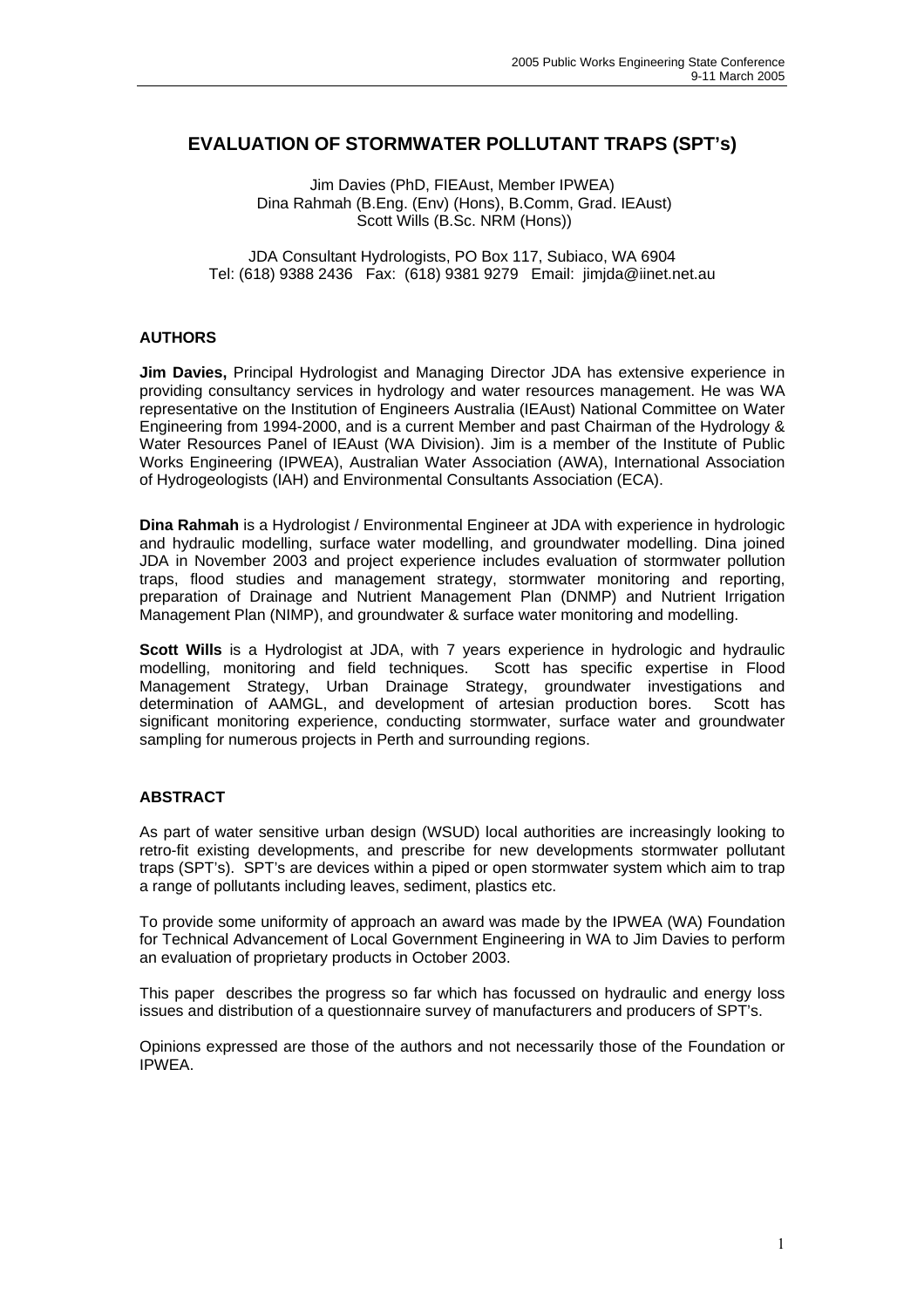# **1.0 INTRODUCTION**

There has been increasing interest in improving the quality of water discharging from urban environments in Australia over recent years. The main impetus for this has been deteriorating water quality in receiving water bodies, especially lakes, rivers and wetlands. At a national level the Stormwater Industry Association (SIA) carried a questionnaire in its newsletter in 2002 requesting responses to alternative methods for testing Stormwater Pollutant Traps (SPTs) in an attempt to develop a level playing field to allow comparison between the various products on the market. The questionnaire proposed testing of SPTs with a mix of pollutants including sediment, leaf matter, gross pollutants and hydrocarbons in proportions to be determined by the questionnaire.

In Western Australia the IPWEA has received requests from members to investigate the claims made by manufacturers and suppliers of stormwater pollutant traps. In response The Foundation for the Technical Advancement of Local Government Engineering in WA has awarded a Fellowship to Jim Davies to carry out a project which aims to compare the performance of available SPT's, based on published brochures and manuals. To assist this process a questionnaire has been developed and circulated to Manufacturers/Suppliers regarding treatment flows, design flow, head loss at various flows, pollutant trapping efficiencies and other matters.

The IPWEA organised a Workshop in June 2003 in association with the State Conference to provide input from local practitioners to the project.

The paper describes the methodology used and progress to date. The project is scheduled to be completed later in 2005.

# **2.0 COMMERCIALLY AVAILABLE SPT's IN WA**

SPTs commercially available in WA include:

- □ Humeceptor produced by Humes
- **Humegard produced by Humes**
- □ CleansAll produced by Rocla Pipeline Products
- Downstream Defender produced by Rocla Pipeline Products
- VersaTrap produced by Rocla Pipeline Products
- □ CDS Fibreglass Unit produced by CDS Technologies
- CDS Industrial Separators produced by CDS Technologies
- CDS Sewer Overflow Management Units produced by CDS Technologies
- □ CDS In-line Units produced by CDS Technologies
- □ ecoBite produced by Wormall
- □ Solid Pollutant Filter produced by Ecosol
- Geotrap produced by Geocrete

### **3.0 DEFINITIONS**

• A **pollutant** is a material present in concentrations greater than that which naturally occurs in water, air or soil. Pollutants flushed through urban catchments and stormwater systems are known as **stormwater pollutants** which can be divided into two broad categories: gross pollutants and micro-pollutants. Thus the term of **Stormwater Pollutant Traps (SPTs)** is used in this project for defining a device that can intercept both gross and/or micro-pollutants.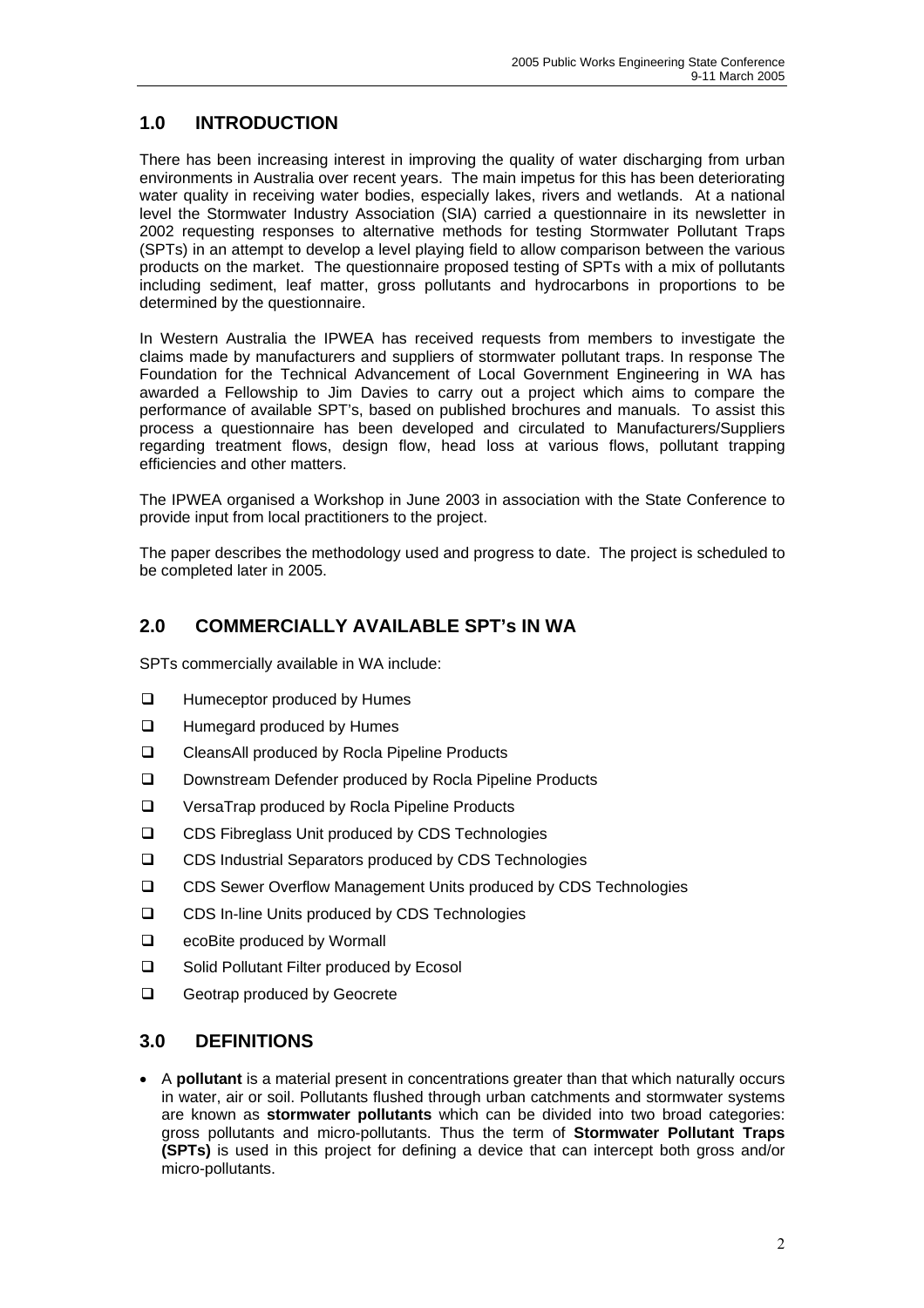- **Gross pollutants** are pieces of debris greater than 5 mm (Allison et.al. 1997). These typically include litter (mainly paper and plastics), vegetation (leaves and twigs) and coarse sediments transported by stormwater. A number of trapping devices has been designed to specifically remove gross pollutants, thus the name **Gross Pollutant Traps (GPTs)**.
- **Micro-pollutants** include fine particles and dissolved materials. Of common concern are Suspended Solids, excessive nutrients (Nitrogen and Phosphorus), heavy metals (include Lead, Zinc, Copper, Chromium, and Cadmium), toxic organic wastes (such as pesticides), pathogenic micro-organisms, and hydrocarbons (oils and grease) (Allison et.al. 1997).
- **Design Treatment Flow (DTF)** is the flow which passes through the SPT treatment chamber, before any bypass flow occurs of untreated water. Unit (L/s). Note that DTF is likely to be much less than pipe full flow as SPT's are typically designed for a smaller flow average recurrence interval (ARI) than the pipe.
- **DTF headloss** is the sum of head losses at DTF associated with entry to and exit from the SPT plus head loss through the treatment chamber. Unit (m).
- **Bypass flow** is the flow which can bypass the treatment chamber of the SPT. Unit (m).
- **Design Maximum Flow (DMF)** is the sum of treatment flow and bypass flow, for the available head loss. DMF will increase with head loss. The available head loss depends on site specific conditions such as available head before upstream flooding occurs. Because DMF occurs at a higher head loss than DTF, the treatment flow (at DMF) will exceed DTF. Note that DMF may be similar to the pipe full flow. Unit (m).
- **DMF headloss** is the head loss at DMF associated with entry to and exit from the SPT, and the head loss through the treatment chamber and bypass. Unit (m).

# **4.0 STORMWATER DRAINAGE HYDRAULICS**

## **4.1 Relevant Publications**

There are two publications readily available in Australia which provide the local government engineer with background information on stormwater drainage hydraulics.

Australian Rainfall and Runoff – a Guide to Flood Estimation was produced by the Institution of Engineers Australia in 1987 as an update to a previous version in 1977. It has since been reprinted in book form in 2001, referred to here as ARR 2001.

Relevant books for this report are:

- Book 7 Aspects of Hydraulic Calculations and
- Book 8 Urban Stormwater Management

Book 7 describes open channel flow hydraulics i.e. hydraulics of drains, creeks and rivers where there is no pressurised flow.

Book 8 is more relevant to pipe hydraulics and therefore to this investigation of SPT's.

ARR 2001 provides a useful description of stormwater pipe hydraulics including estimation of run-off rates, design of new pipe systems, evaluation of existing systems. The topics include energy loss in pipelines and in pits, which are treated separately, together with the hydraulic calculations to estimate the water surface profile, hydraulic grade line, and total energy line in a piped system. An understanding of these matters is a pre-requisite to analysis of stormwater pollutant traps introduced in to piped stormwater systems.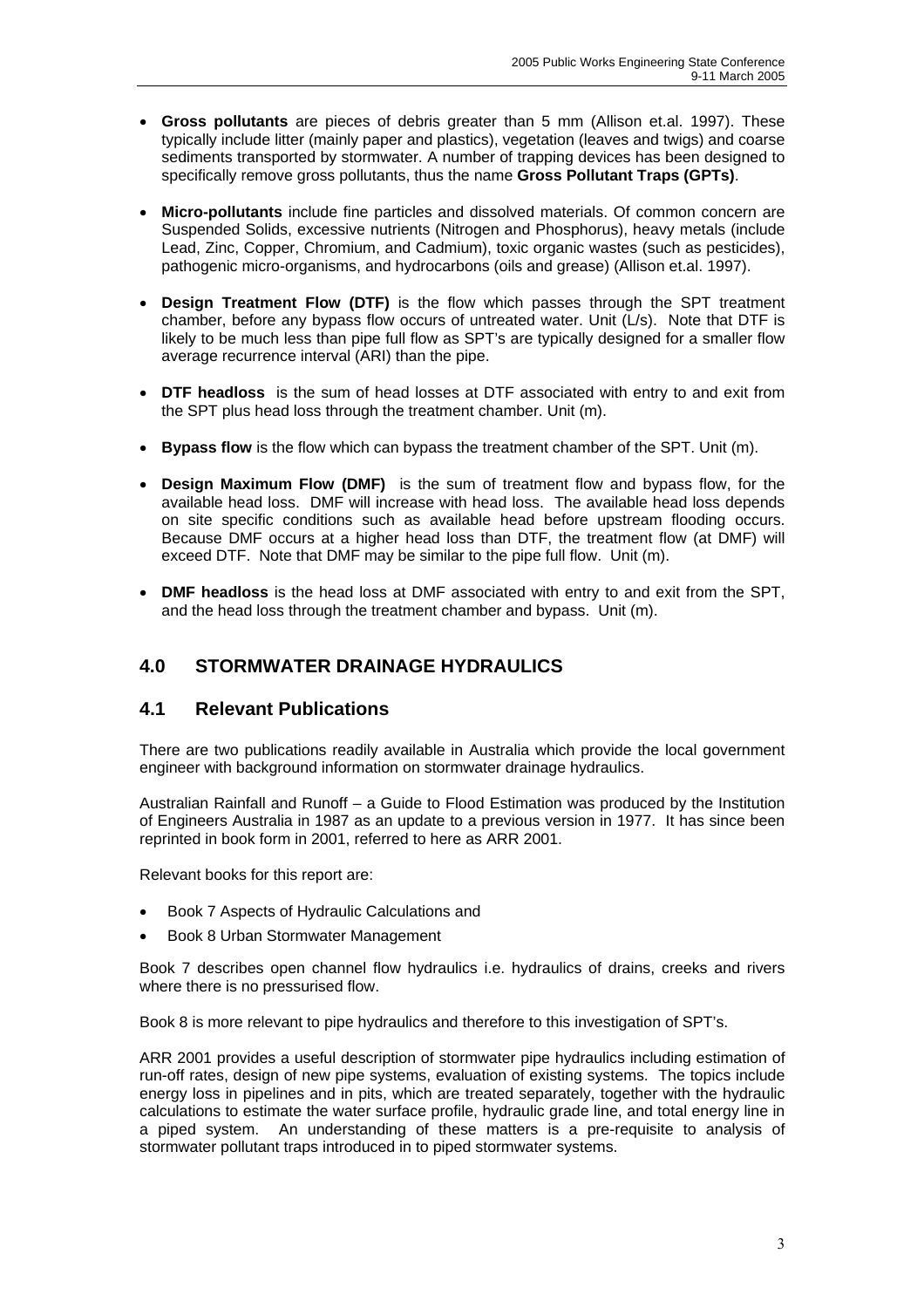Argue (1986) was published within a few months of ARR 1987. Professor Argue, based at the University of Adelaide, produced an independent document from ARR 1987 with several differences of approach including:

- Argue presented "major" followed by the "minor" drainage system.
- Argue presents greater emphasis on checking the major flow system.

The following sections summarise these two reports as a prelude to description of the implications for SPT's.

### **4.2 Major/minor concept of street drainage**

The minor system is the gutter and pipe network capable of carrying runoff from minor storms. The major system comprises the many planned and unplanned drainage routes which convey runoff from major storms to receiving waterways, as illustrated in Figure 1.





Typically the minor pipe system is designed to carry low ARI flows, say between 1 and 5 years, to prevent nuisance flooding of streets. That is, the pipes will generally flow part full except for short periods during storms equal to or in excess of design flows. In more severe events than the design ARI, overflows are routed along streets and drainage reserves, to convey a major storm such as a 100 year ARI event (ARR 2001).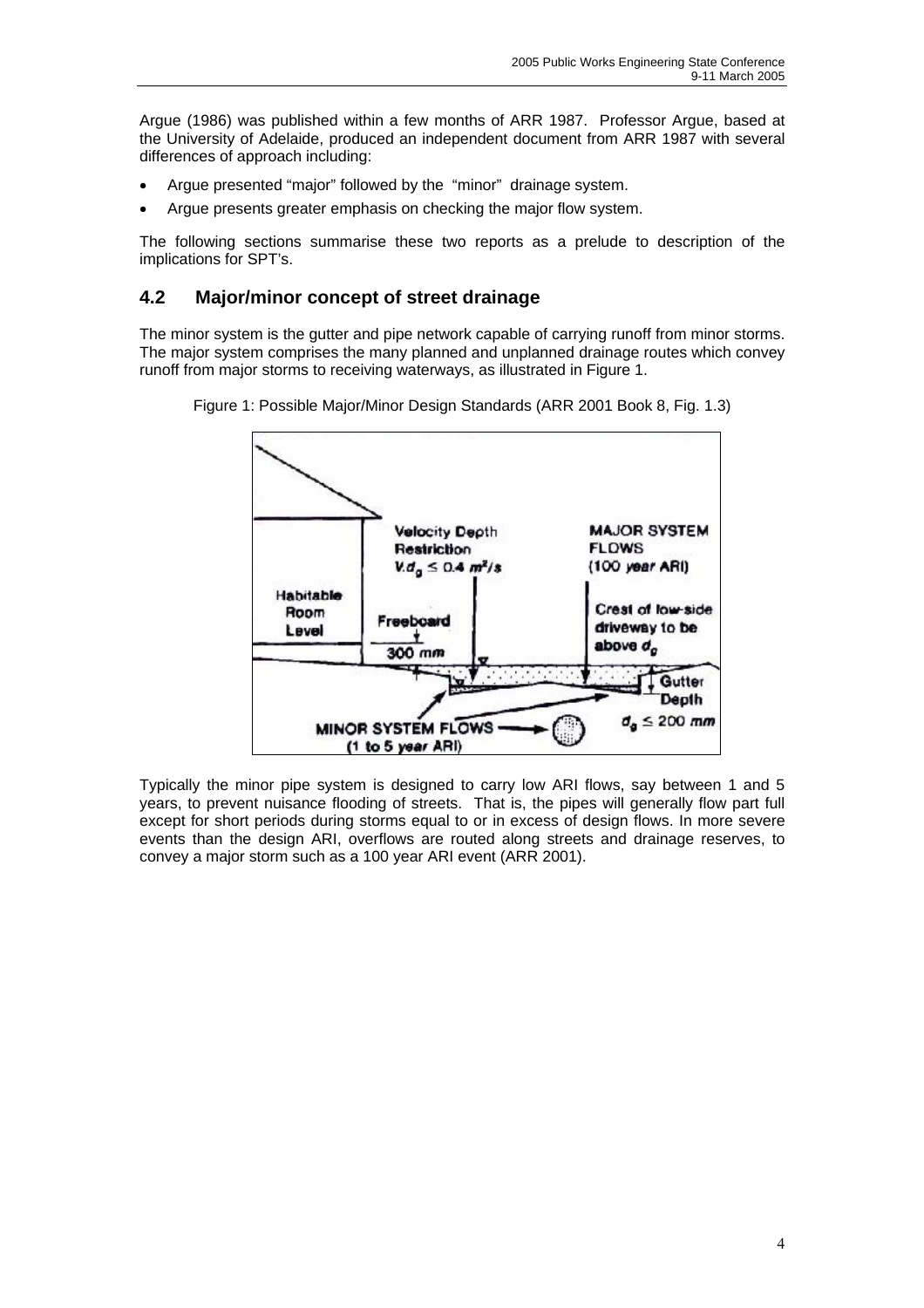# **4.3 Pipe System Hydraulics**

### 4.3.1. Hydraulic Models

Figure 2 shows three different hydraulic models for pipeflow, indicating the hydraulic grade line (HGL), the total energy line (TEL) and water surface profile (WSP).



Figure 2: Hydraulic Models for Pipe Systems (ARR 2001 Book 8, Fig. 1.19)

Figure 2(a) assumes steady flows occur in each pipe and the hydraulic grade line is assumed to run along the obvert (upper inside surface) of the pipe so that flow condition can be described as flowing full but not under pressure. Pipe capacities can be calculated easily applying a friction formula such as Mannings formula to the pipe slope. No allowance is made for surcharged conditions upstream or downstream and the whole network is assumed to behave as a system of open channels. The total energy line is a distance of  $v^2/2g$  above the HGL, and all 3 lines (TEL, HGL and pipe invert) are parallel. An energy loss occurs in each pit shown by the drop in TEL.

Figure 2(b) also assumes steady flow but includes pressure flows with the HGL located above the pipe obvert. Specific allowance is made for energy losses and pressure changes in pits which are greater in this case than for open channel flows with levels below pipe obverts. Pipe capacity is dependent on downstream water levels which may exert a backwater effect. HGL slope is greater than the pipe slope.

Figure 2(c) shows unsteady flows (i.e. changing with time). Water levels rise and fall and flow characteristics change during a storm event simulation. Various combinations of full and part full flows occur. This model must be applied by computer as it requires calculation at a large number of time steps during a storm. Some models allow for pit losses in simplistic ways, such as increasing pipe friction factors, rather than explicitly including loss coefficients.

All three of these models can be applied in designing new systems or in analysis of existing systems.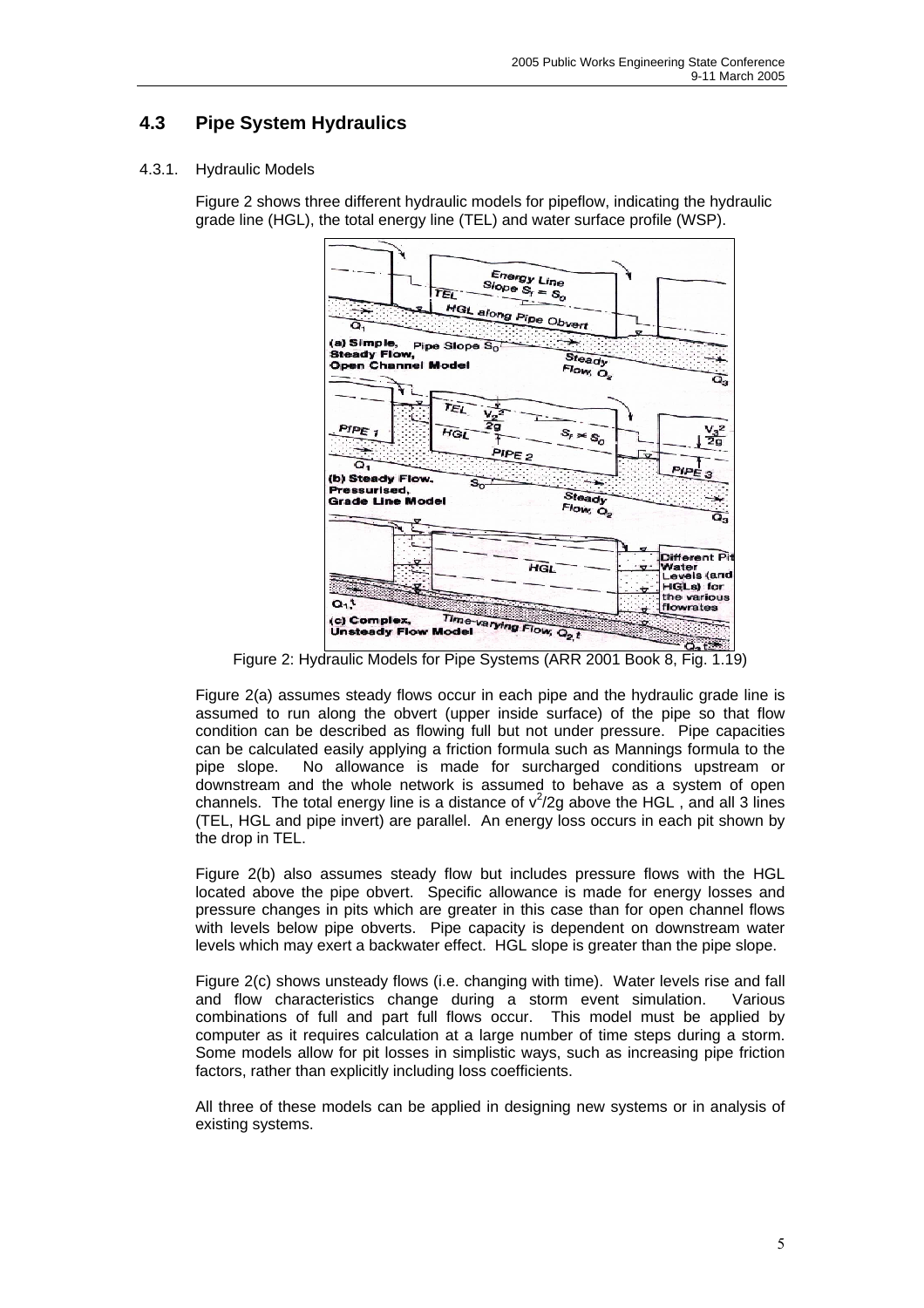#### 4.3.2. Pipe Friction

All three methods shown in Figure 2 require the estimation of friction losses along the pipe using a formula such as Mannings formula (ARR 2001).

4.3.3. Energy Losses and Pressure Changes in Pits

Significant energy losses may occur at pits and pipe junctions, particularly if pipes are surcharged (i.e. pressurised). The capacity of pressurised pipes is greater than that of open channel flow in the same pipes although energy losses are greater.

Pit energy losses are generally expressed as a function of the velocity (V) in the outlet or downstream pipe:

Head Loss =  $K.v^2$ 2g where head loss (m)

K is a dimensionless energy loss coefficient

and g is acceleration due to gravity (m/s<sup>2</sup>).

This head loss represents the change in TEL at the pit as shown in Figure 3. The change in the HGL is likely to be different to the change in TEL, because of different pipe diameters and different flow rates upstream and downstream of the pit.



Figure 3: Idealised Grade Line at a Pit (ARR 2001 Book 8, Fig. 1.21)

The pressure head change is given by:

- $\bullet$  Pressure head change = Ku v<sup>2</sup>/2g
- Where pressure head (m)
- Ku is a dimensionless coefficient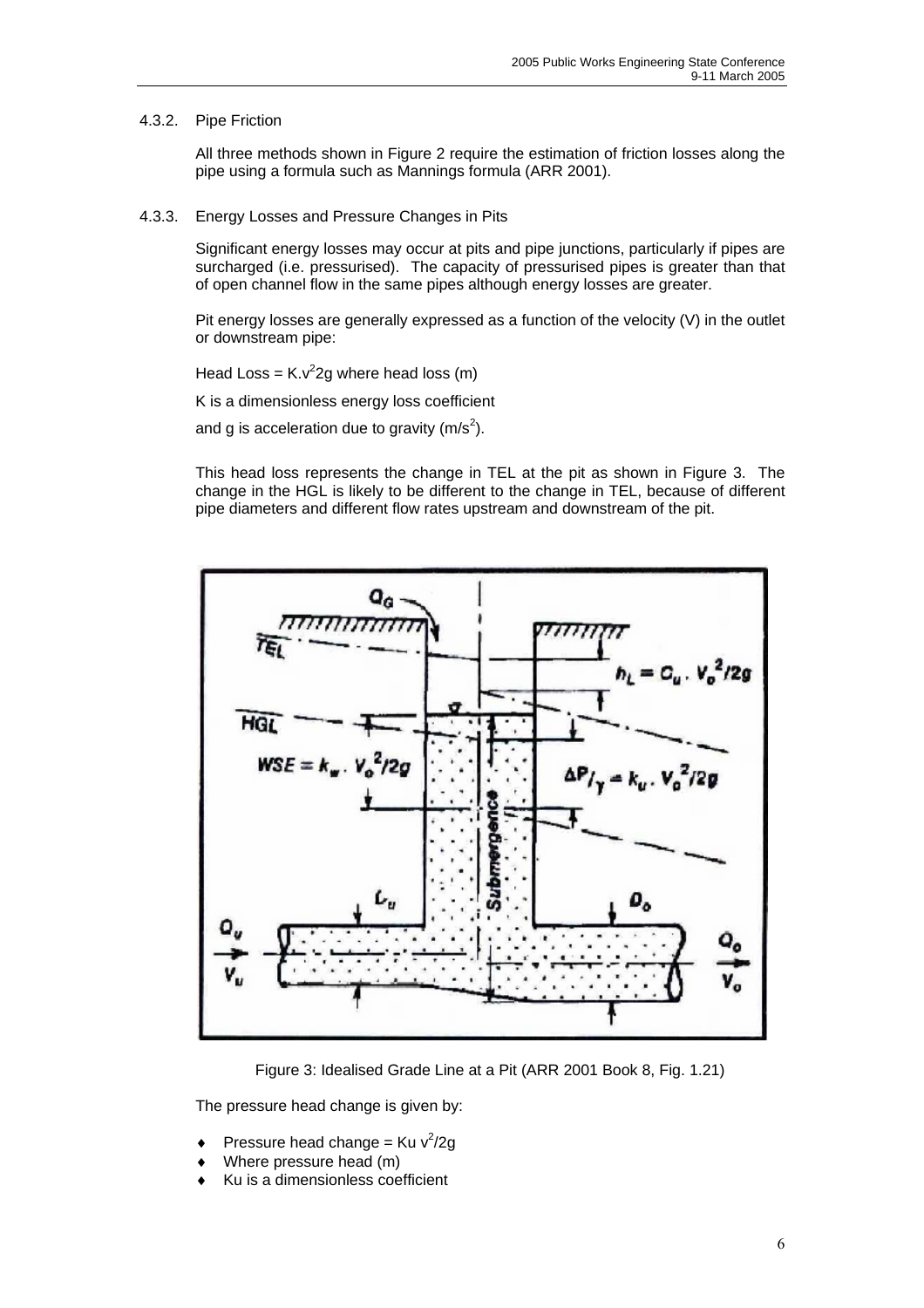A similar relationship can be applied to pit water levels which may be slightly higher than the HGL level due to the conversion of some potential energy to pressure energy as flow crosses a pit:

WSE = Kw  $v^2/2g$  where WSE is the elevation of the pit water surface relative to the downstream HGL (m) and Kw is a dimensionless coefficient.

 These features are also illustrated in Figure 3. For most pit configurations Ku and Kw are similar and water level in a pit can be assumed to coincide with the HGL level.

 Energy losses are assumed to occur at the centre line of the pit, whereas losses actually occur across the pit and in the pipe immediately downstream.

 Physical hydraulic model studies (scale or real size models) are the only means of deriving reliable values of energy losses and pressure changes for different types of pits and junctions. Examples of published work are included in ARR 2001.

 Many hydraulic models (such as XP-STORM) allow the user to input appropriate values of K for pits. These values must be estimated by the user externally from the model.

 In general, the K value for the expansion from a pipe to a pit is 0.3 and from a pit to a pipe is 0.2, a total value of 0.5. Hence if the downstream pipe velocity is 1 m/s the total energy loss (0.5 $v^2$ /2g) will be 0.5 x 0.05 = 0.025 m. At a velocity of 2 m/s, the total energy loss will be 0.1 m. In pipes with many pits these losses may exceed the pipe friction loss.

# **4.4 Hydraulic Calculations**

Figures 4 & 5 show water surface, HGL and TEL profiles in a surcharged pipe system.



Figure 4: Flow Behaviour in a Surcharged Pipe System (ARR 2001 Book 8, Fig. 1.23)

### 4.4.1 Design of new system

In designing a new pipe system it is necessary to fix pipe sizes and locations by setting invert levels at each end of a pipe. The aim is to provide sufficient capacity to carry flows of a given design ARI corresponding to the minor flow.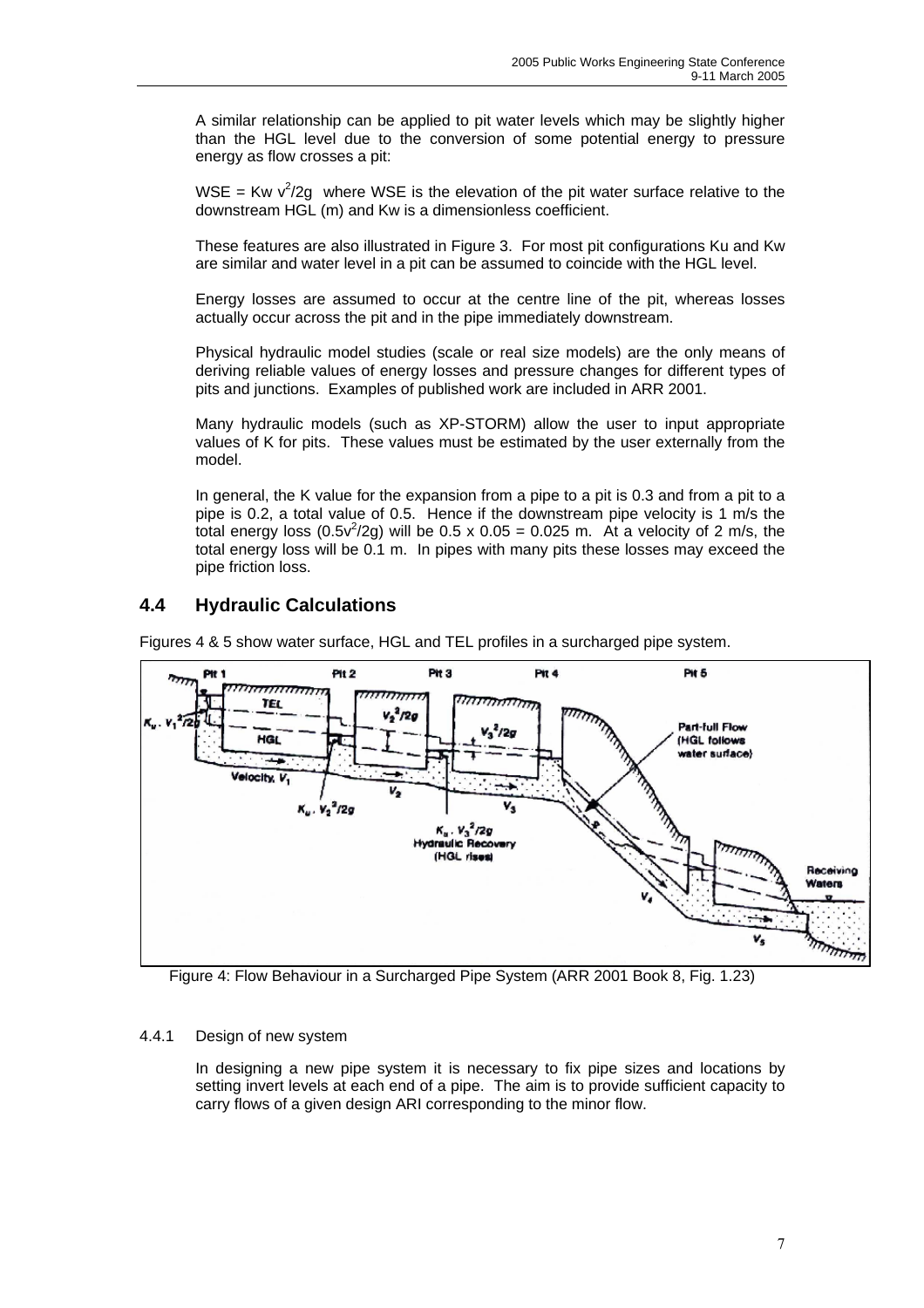### 4.4.2 Analysis of existing systems

In this case existing pipe sizes and inverts and estimates of pit loss coefficients are input in to a model to calculate water surface profile, HGL and TEL. Calculations normally commence at a downstream receiving water level and work in an upstream direction.

Any known locations of flooding available from local authority should be used to assist in calibration of pipe roughness coefficients and pit energy losses.



Figure 5: Pipe Reach Showing Features Identified in Calculations (ARR 2001 Book 8, Fig. 1.24)

# **4.5 Implications for SPT's**

### 4.5.1 Design Treatment Flow (DTF)

SPT's are by convention, typically designed to treat flows up to approximately 0.25 year (3 month) ARI (that is a flow which is exceeded on average 4 times per year) and to bypass higher flows. Hence during design treatment flow (DTF), assuming the SPT is not blocked, the down-stream pipe will be only part full having been designed typically for 1 to 5 year ARI flow. Figures 6 & 7 shows schematics of a simplified SPT with a screen and baffle arrangement. Figure 6 shows conditions at less than design treatment flow (DTF) with downstream water level shown to be at pipe obvert. (Downstream water level should probably be shown below obvert for reasons given above, but the point is still valid). Figure 7 shows conditions at design treatment flow (DTF), with the upstream water level about to by-pass the screen by overtopping of the solid baffle.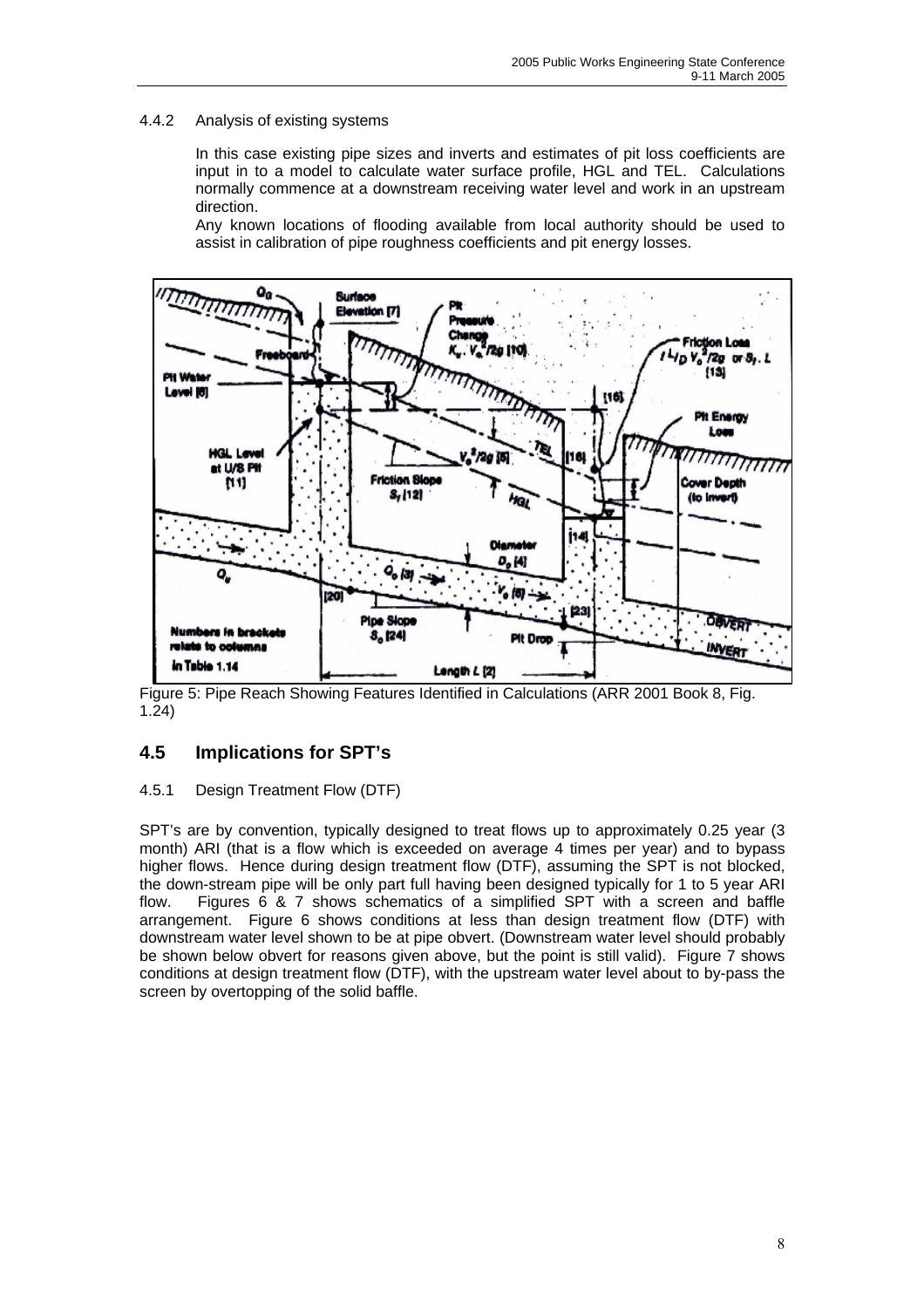

### Figure 6: Less than design treatment flow (DTF)





HGL – Hydraulic Grade Line

Total Energy Loss =  $\Delta h = \Delta h_1 + \Delta h_2 + \Delta h_3$ 

In Figure 7 the value of DTF depends not only on the head loss through the SPT but also on the downstream conditions. If the downstream pipe is just full with the water surface at the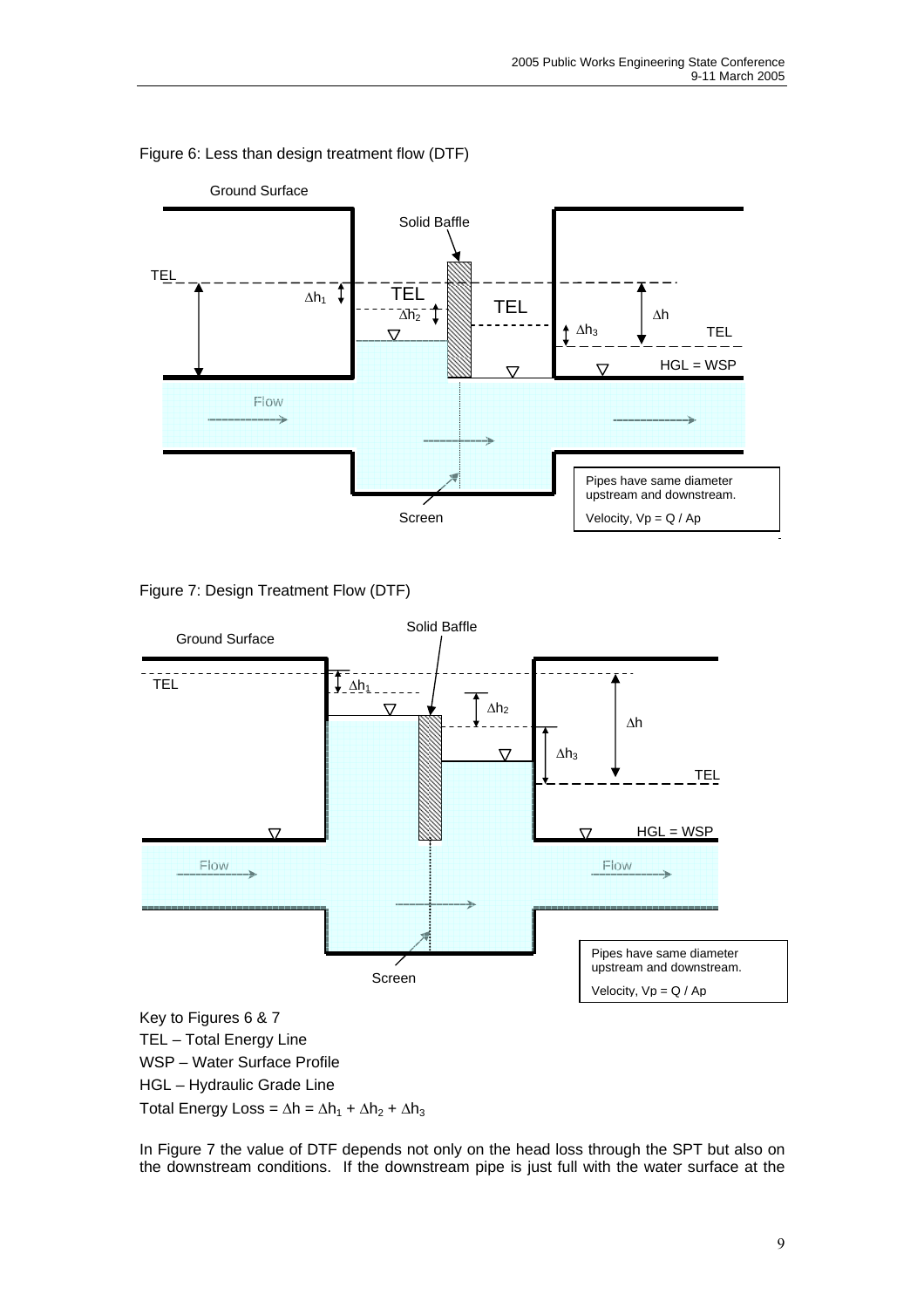obvert, coincident with the HGL, then this will result in a higher estimated design treatment flow (DTF) than if the downstream pipe is surcharged.

Hence in specifying a design treatment flow (DTF), manufacturers should state the assumptions made regarding the downstream pipe flow conditions.

It can be seen that the total energy loss through the SPT at DTF comprises:

- $\bullet$  The transition from the upstream pipe to the pit ( $\Delta h_1$ )
- $\bullet$  The headloss through the SPT treatment system ( $\Delta h_2$ )
- $\bullet$  The headloss in the transition from the pit to the downstream pipe  $(∆h_3)$
- 4.5.2 Design Maximum Flow (DMF)

The design maximum flow (DMF) refers to the flow, comprising treatment flow and by-pass flow, of an SPT with acceptable freeboard from flooding.

For example a water level on the upstream side of an SPT of say 0.15 m below the ground surface may be an acceptable freeboard condition at maximum design flow (see Figure 8).

In general the design maximum flow (DMF), including treatment flow and by-pass flow, will exceed the design treatment flow (DTF). Note also that the treatment flow will be greater than DTF when DMF occurs.





### **5.0 QUESTIONNAIRE**

A comprehensive questionnaire was sent to SPT manufacturers, suppliers (as listed above) in September 2004 requesting details on design treatment flows and associated head losses, by-pass arrangements as well pollutant treatment efficiencies and the basis for statements made (brochures, manuals etc). A blank copy of the Questionnaire is available upon request to JDA. Responses have been received and are being interpreted.